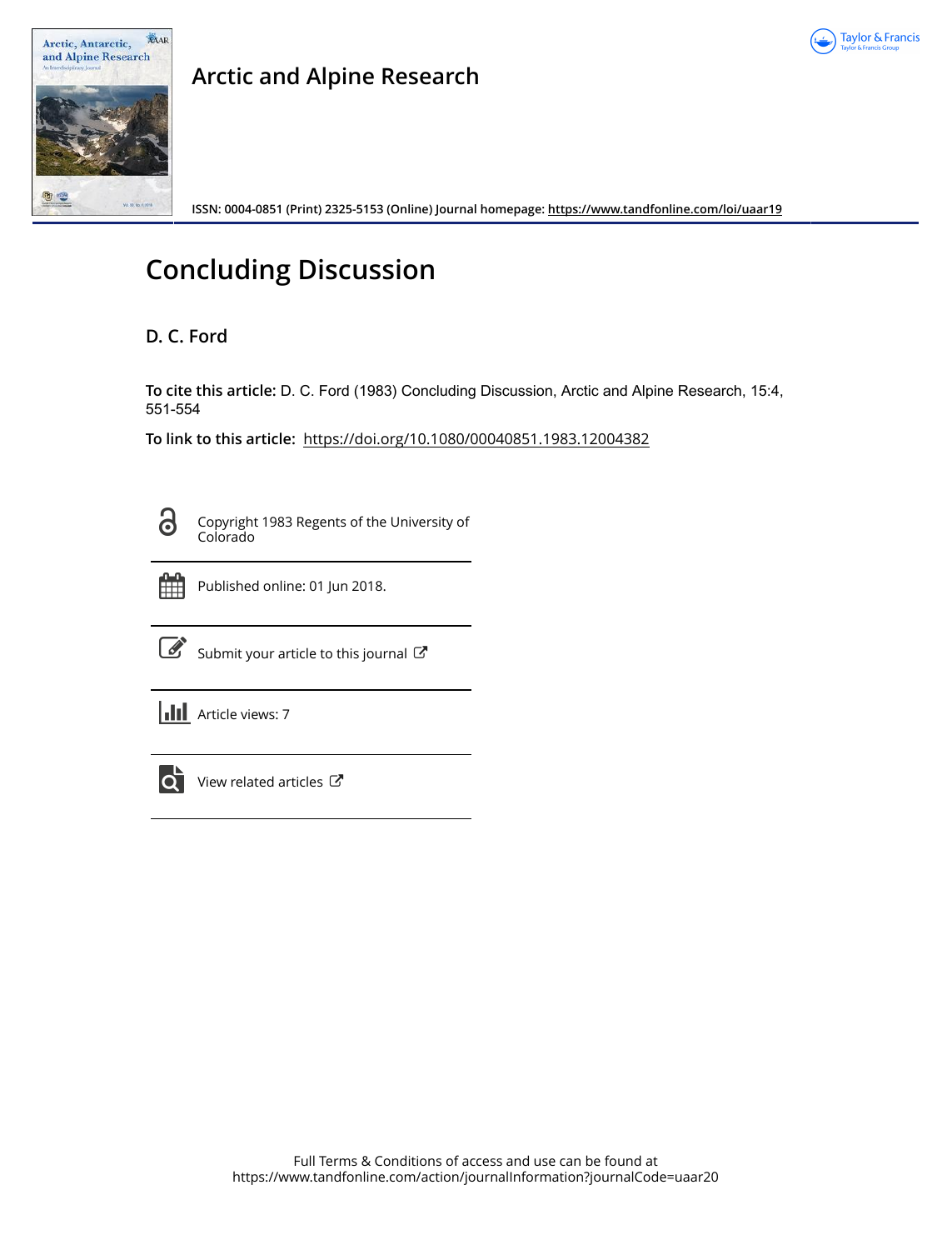### **CONCLUDING DISCUSSION**

This symposium has been tightly focused on specific karst studies in a small geographical area. The purpose of the Concluding Discussion is to briefly indicate some points arising from some of the papers that may be of broad interest to alpine and Quaternary specialists.

#### THE PERSISTENCE OF THE COLUMBIA ICEFIELD

The depletion of biogenic carbon in young speleothems from beneath the Icefield and the Castleguard glaciers (Gascoyne and Nelson, 1983, this symposium) suggests that, throughout the Holocene, the glacier ice has not been very much smaller than it is at present in the area. From similar carbon isotopic data for older speleothems, Harmon et al. (1983, this symposium) propose that the icefield persisted over much of Castleguard Cave throughout the period, 145,000 to 90,000 yr BP. This period was the last interglacial in other regions.

We do not have stable isotopic evidence for persistence during any earlier interglacials. However, it may be noted that the age frequency and comparative ornamentation of dated speleothems from other sites in the Rock and Mackenzie Mountains of Canada (Harmon et al., 1977) suggest a stronger, more protracted, interglacial phase extending back from ca. 280,000 yr towards the U-series dating limit at 350,000 yr. Because it is close to that limit, it is difficult to be more specific about that apparent phase.

Our impression is that the Columbia Icefield is likely to have persisted since, at least, the start of a colder phase about 280,000 yr ago. It is a highland ice cap built upon a stepped plateau at 2300 to 3000 m a.s.!. It is the most extensive surviving example of a source glacier ice mass in the modern Rocky Mountains.

#### OLDER EVIDENCES OF GLACIAL ACTION

Gascoyne et al. (1983, this symposium) have shown from the speleothem evidence that the principal passages of Castleguard Cave were already drained and relict at least 750,000 yr BP. It is quite possible that their drainage occurred before 1,250,000 yr BP. They were drained by development of an underlying passage system, Castleguard **II,** that continues in action today.

Central arguments of the speleogenetic paper (Ford et al., 1983, this symposium) were that (1) Castleguard Cave itself was developed as an offshoot or diversion drain from older caves, and (2) this diversion was of a very unusual kind in speleogenesis. It led to the creation of a long, unbranched passage passing beneath a mountain. The best explanation for this unusual behavior is that glacial infillings obstructed the older caves, compelling the diversion.

This may be taken as circumstantial, but strong, evidence that there has been powerful glacial action at the Columbia Icefields for at least the past 1,000,000 yr. Ford et al. (1981: 8) have contended from more general evidences that glaciers are likely to have been present (sporadically at least) for 4,000,000 yr or more.

#### THE INTERACTION OF THE GLACIAL AND KARST EROSION SYSTEMS

Castleguard Cave and the modern, inaccessible karst drainage systems, Castleguard II and **III,** all appear to have developed at unknown times after the first effective glacial erosion of the region. Possibly, the important new developments in the karstic systems occurred at stages during remote interglacials when all glacier ice was removed, i.e., when the more "normal" karst environmental conditions of continuous soil and vegetation cover may have prevailed. This cannot be shown. What we may assert is that no significant components of the modern Castleguard karst are truly "preglacial." The glacial and karstic erosion of the landscape have proceeded broadly together.

This resolves a major uncertainty in much earlier alpine karst study: whether it is possible to generate large karst systems during the period of the Quaternary glaciations, or whether their very existence is sure evidence of the survival of preglacial erosion phases in the landscape. The earlier work was centered in mountain regions of notably less severe alpine glaciation, i.e., the Alps, the Pyrenees, the Caucasus, the Atlas, etc. The amount and geographical extent of erosion by glaciers in them is locally less than is general in the Rocky Mountains of Canada. The question of a preglacial origin for karst elements may be a genuine perplexity at such sites. Here, it has been shown that it is not necessary to postulate preglacial origin where a large and well-integrated karst is known to exist.

#### SOME SURFICIAL MEAN EROSION RATES

From C. C. Smart's hydrological analysis (1983a, this symposium), the modern solution rate for carbonate rocks at the base of the glaciers and the Icefield is 6 to 15 mm 1000 yr<sup>-1</sup>, or 6 to 15 m<sup>3</sup> km<sup>-2</sup> yr<sup>-1</sup>. This is a low erosion rate for a mountain environment; it may be contrasted with values of 80 to  $>$  1000 mm 1000 yr<sup>-1</sup> cited by Embleton and King (1975), for example. The Castleguard rate refers only to bedrock solution, not to the aggregate for all erosion processes. Nevertheless, it is an unusually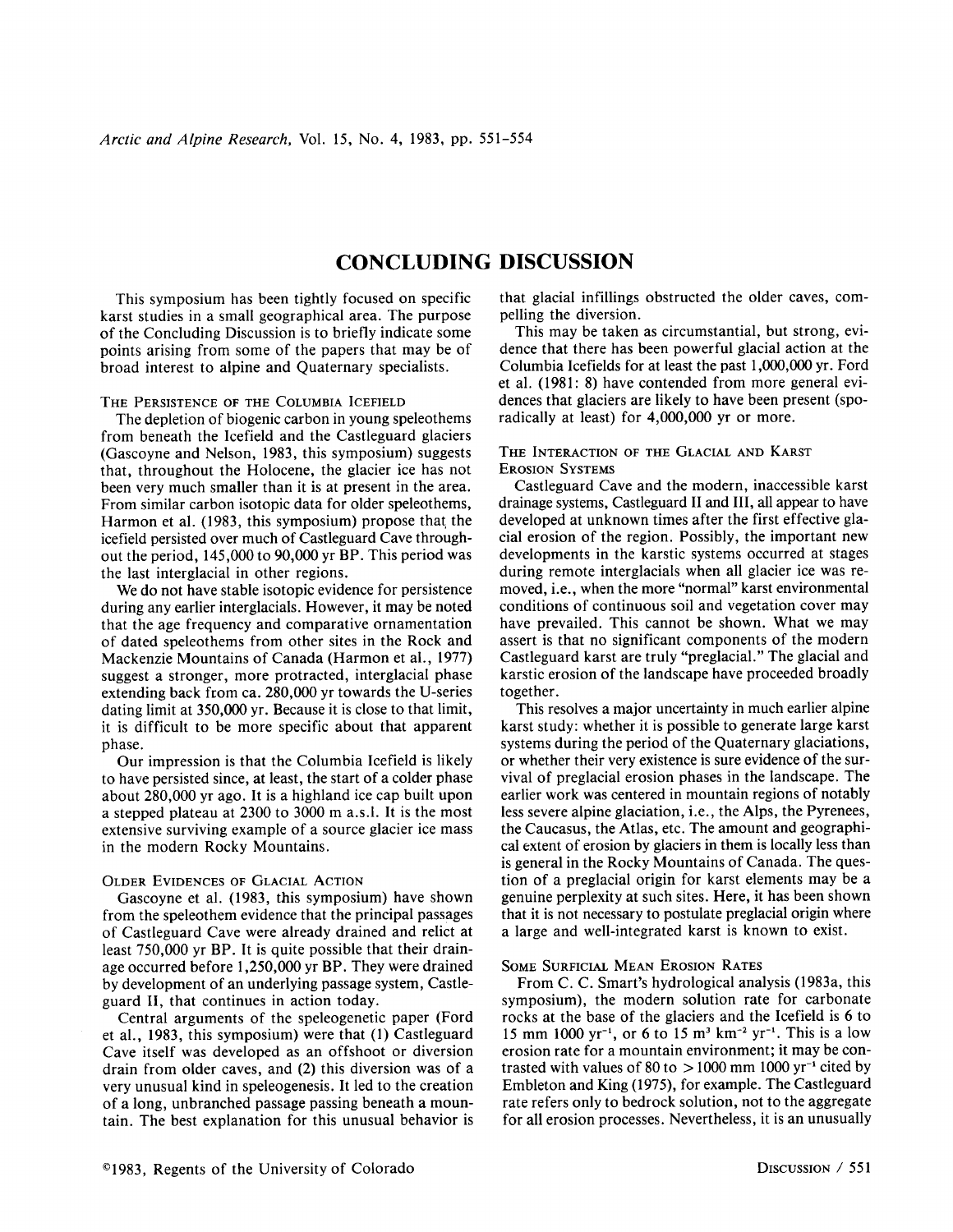low solution rate, reflecting the fact that the waters are depleted in  $CO<sub>2</sub>$  with respect to global norms.

The paleomagnetic age result for the Corridor Stalagmite (Gascoyne et al., 1983, this symposium) gives us a minimum age for the lowering of springs in Castleguard Valley below levels that maintained inundation in the central relict cave. Lowering of spring elevations implies entrenchment of valley floors. Ford et al. (1981) used these relationships at Castleguard and at Crowsnest Pass to the south to obtain estimates of mean valley deepening rates in these areas. The rate at Castleguard may now be refined from our more recent work. Deepening of the Castleguard Valley downstream of the present snout of the South Glacier has proceeded at a mean *maximum* rate of 13.7 cm 1000  $yr^{-1}$  if the absolute minimum timespan that has been demonstrated (730,000yr BP) is taken. This rate falls to ca. 10.0 em if a more likely span of 1,000,000 yr is assumed. The latter is a rate very close to those that can be more narrowly defined at the Crowsnest sites (Ford et aI., 1981: Table 2).

Cliff recession by quarrying is common in alpine landscapes. It is very prominent in the Castleguard area which is a carbonate benchland. Crevassing in the southern icefield indicates that there are steps and benches beneath the ice. These are in the upper Cathedral Formation plus, perhaps, a moutonnee in the Stephen Formation (Ford et aI., 1983, this symposium). The Headward Complex of the cave is in the upper Cathedral beds and evidently first developed when the local Stephen strata were stripped back by cliff recession. Assigning a minimal age of 1,000,000 yr BP to the Headward Complex, a mean scarp recession rate of ca.  $3.2 \text{ m}$  1000 yr<sup>-1</sup> is needed to erode the Stephen scarp to its present approximate position. The true mean recession rate is almost certainly lower, because the Headward Complex of the cave is older. If we guess a likely maximum age of 3,000,000 yr BP for the latter, a scarp recession rate of ca. 1.0 m  $1000 \text{ yr}^{-1}$  is obtained.

There is much uncertainty in these recession estimates. Nevertheless, it is probably valid to conclude from them that scarp recession (by quarrying and other processes aggregated) has been proceeding faster by an order of magnitude than valley deepening by entrenchment in the same rocks at the same sites. Stripping of regularly bedded strata proceeds more rapidly in a temperate glacier environment. This will be particularly true where strata are soluble, permitting subglacial groundwaters to penetrate them and commence their detachment.

#### WATER AT THE BASE OF GLACIER ICE PASSING INTO KARST ROCKS

C. C. Smart (1983a, this symposium) has shown that the upper half of the Saskatchewan Glacier, a substantial part of the central Columbia Icefield, and the small cirque glaciers surrounding Castleguard Mountain are drained karstically to a system of springs in the Castleguard Valley. For the upper Saskatchewan and the Icefield, this condition has prevailed for at least the past 750,000 yr, although there have probably been significant extensions of the plumbing beneath the icefield during that time. The modern plumbing system is very efficient: water is cleared rapidly from the base of the ice through the rock to springs. Mean underground velocities established by dye tracing experiments are generally in excess of  $100$  m  $h^{-1}$ .

The sinking waters include supraglacial melt streams, subglacial pressure melt waters and (presumably) mixtures of the two. Within the space of a few hours the supraglacial waters are descending through 300 m of glacier ice and more than 500 m of bedrock strata; strong diurnal melt pulses are received at the karst springs. At the base of the ice these waters are directed by Nye (bedrock) subglacial channels which deliver them to karst sinkpoints which are usually vertical shafts descending major joints. These waters are dissolving limestone and transporting erratic material of cobble size and smaller into the caves.

Nye channel water flow completely ceases during the winter. The channels may be temporarily sealed by plastic deformation of the basal ice in that season, but all that are draining to known shafts appear to be open and active every summer. In addition, Atkinson et al. (1983, this symposium) have shown that air may flow from branch passages of the Headward cave into the base of the icefield at mean rates of  $2 \text{ m}^3 \text{ s}^{-1}$  or greater, throughout the winter. Evidently, some ice base cavities remain open and efficiently connected to the Icefield surface where the air is discharged.

Atkinson et al. (1983, this symposium) also expand upon a point suggested earlier by Ford et al. (1976). The flow of meltwater down into the karst rock may reduce the upward flux of geothermal heat reaching the ice base. Their suggested reduction is about  $66\%$ .

The subglacial pressure meltwaters have deposited outstandingly good displays of calcite precipitate at lee positions on the glacierized carbonate bedrocks in this region. C. c. Smart (1983a, this symposium) shows that the water often makes short passes through the bedrock to gain these positions, rather than following the ice-rock interface. In so doing they are creating microcave systems. Smart further suggests that penetration by pressure meltwaters may be the explanation of the genesis of macrocave systems beneath the ice.

lt is most probable that the pressure meltwaters are the sources of drip water observed to be vigorously depositing stalactites in cave passages that (in some instances) may be no more than 5 m beneath the ice. Atkinson (1983, this symposium) has investigated the very complex chemical evolution that may occur along the path between ice base and stalactite tip. lt appears that most water flow and calcite deposition occurs during the summer, but some waters are still flowing at the stalactite tips at the close of the winter season.

Many other points concerning ice base hydrology and the karst interaction in the Castleguard area may be found in C. C. Smart's newly completed Ph.D. thesis (September 1983) (Smart, 1983b).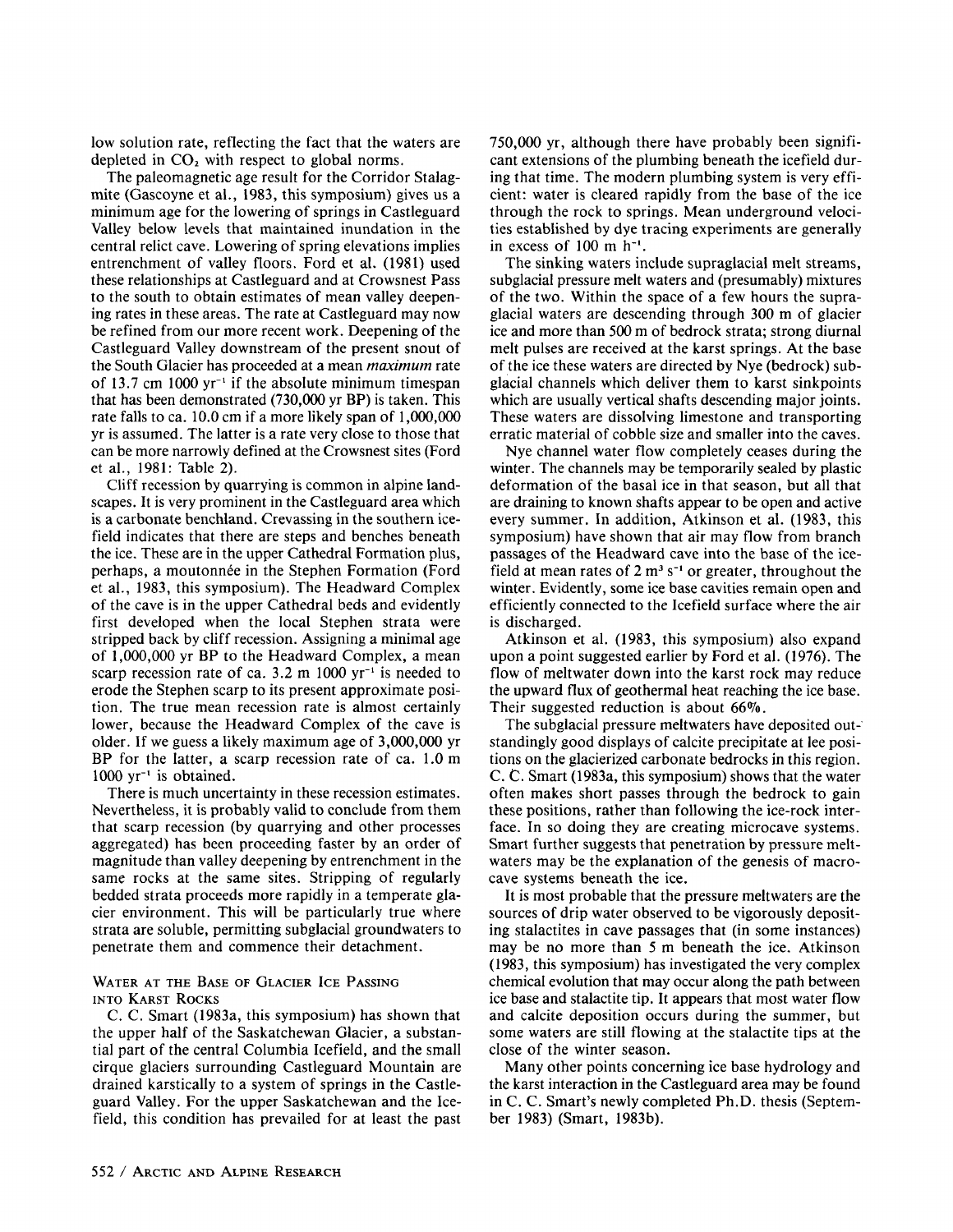SUBGLACIAL HYDROLOGICAL CONDITIONS PRODUCING PERIODIC INUNDATION WITH VARVED SILT AND CLAY DEPOSITION IN CASTLEGUARD CAVE

Since the relict cave was first fully drained there have been at least three phases of substantial and prolonged inundation. During each, some calcite speleothem and wall rock was dissolved by acidic waters, and sequences of varve couplets of silt and clay were deposited. Depth of inundation exceeded 300 m in at least one of the phases. Aggregate depth of varved material that accumulated during a phase may exceed 5 m. Within each phase, waters drained away slowly but entirely on one or more occasions, and then returned. Each phase was succeeded by periods of erosion, dessication, or calcite deposition onto the silts. The last depositional phase terminated before 145,000 yr BP, i.e., varve deposition did not occur in the cave during any part of the last glacial cycle (Schroeder and Ford, 1983, this symposium).

It is difficult to understand the nature of the karst-plusalpine-glacier system creating such phenomena. Three possible models may be suggested: (1) The inundating waters poured in through the head (upstream end) of the relict system. This requires generation of a great deal of meltwater and of turbid load at the central Columbia Icefield, implying fini-glacial conditions. In such conditions the springs in the valley would be ice-free, and one cannot imagine a mechanism to block them all simultaneously (and unblock them gently from time to time); such a mechanism is required to effect the inundation. (2) The inundating waters entered the system (and withdrew from it) laterally from a major glacier occupying the Castleguard Valley, i.e., the cave was adjunct and hydrologically subsidiary to a glacier with a raised water table. As an example, such a water table would need to be raised 200 m above the bedrock floor where the snout of South Glacier now stands. A reasonable hydraulic gradient in the downstream direction then demands that the valley glacier be no lessthan ca. 32 km in length. This is a model of inundation and varve deposition during some part of full glacial conditions. It explains the ebbing and flowing characteristics and furnishes sources of turbid load. It hints that perhaps a lesser magnitude of Wisconsinan glaciers explains the absence of Wisconsinan inundations. However, calculations suggest that it requires unreasonably high melt rates in upstream glacial areas to sustain the 200-m water table. (3) The inundating waters rose out of the CastIeguard II system underlying the relict cave. In this model, the relict system is functioning as a muddy manometer. There is a modern example of such behavior, the summer flooding of the downstream (entrance) zone of the relict cave by waters rising up and overspilling the Boon's Blunder well (Ford et al., 1983, this symposium). The model requires some steep hydraulic gradients within the bedrock karst system but obviates the need to flood adjunct glaciers. The sources (and causes) of the high turbidity flooding are not known, however, and a fully analytical application of the model probably requires that the springs be obstructed in some nonrandom fashion.

#### A SUBGLACIAL REFUGIUM

Holsinger et al. (1983, this symposium) have shown that one very rare and one apparently unique species of cave-adapted aquatic animals live in pools in the relict cave today. Their range extends beneath the glacier ice, i.e., all waters reaching them are from supra- or subglacial melt sources.

These small and specialized animals are not great travelers; they migrate and colonize very slowly. Holsinger et al. suggest that this is very strong (though not incontrovertible) evidence that they survived at least the Wisconsinan glaciation in the cave. They were living in a subglacial refugium.

An evident problem is that of food supply beneath an extensive ice cover. Possibly, they ate each other. Alternatively, flowing water supplied organic matter that was either weathered from the subglacial rocks (e.g., the Stephen shales) or deposited onto the contemporary snow surfaces (e.g., windborne algae) and then carried underground, or both. Food from flowing water seems more likely. It implies that throughout the coldest glacial periods (when all of Castleguard karst will have lain well inside of the regional firn line) some water circulated from the base of the ice into the rock and out again. If windborne nutrients were important, then it must be supposed that surficial meltwaters passed downwards through the firn pack and ice to gain caves then 500 m or more below.

#### REFERENCES CITED

- Atkinson, T. C., 1983: Growth mechanisms of speleothems in Castleguard Cave, Columbia Icefields, Alberta, Canada. *Arctic and Alpine Research,* 15: 523-536.
- Atkinson, T. C., Smart, P. L., and Wigley, T. M. L., 1983: Climate and natural radon levels in Castleguard Cave, Columbia lcefields, Alberta, Canada. *Arctic and Alpine Research,* 15: 487-502.
- Embleton, C. and King, C. A. M., 1975: *Glacial Geomorphology.* London: Arnold. 573 pp.
- Ford, D. c., Harmon, R. S., Schwarcz, H. P., Wigley, T. M. L., and Thompson, P., 1976: Geo-hydrologic and thermometric observations in the vicinity of the Columbia Ice-

field, Alberta and British Columbia, Canada. Journal of Gla*ciology,* 16(74): 219-230.

- Ford, D. C., Schwarcz, H. P., Drake, J. J., Gascoyne, M., Harmon, R. S., and Latham, A. G., 1981: Estimates of the age of the existing relief within the southern Rocky Mountains of Canada. *Arctic and Alpine Research,* 13: 1-10.
- Ford, D. C., Smart, P. L., and Ewers, R. 0., 1983: The physiography and speleogenesis of Castleguard Cave, Columbia Icefields, Alberta, Canada. *Arctic and Alpine Research,* 15: 437-450.
- Gascoyne, M., Latham, A. G., Harmon, R. S., and Ford, D. C., 1983: The antiquity of Castleguard Cave, Columbia